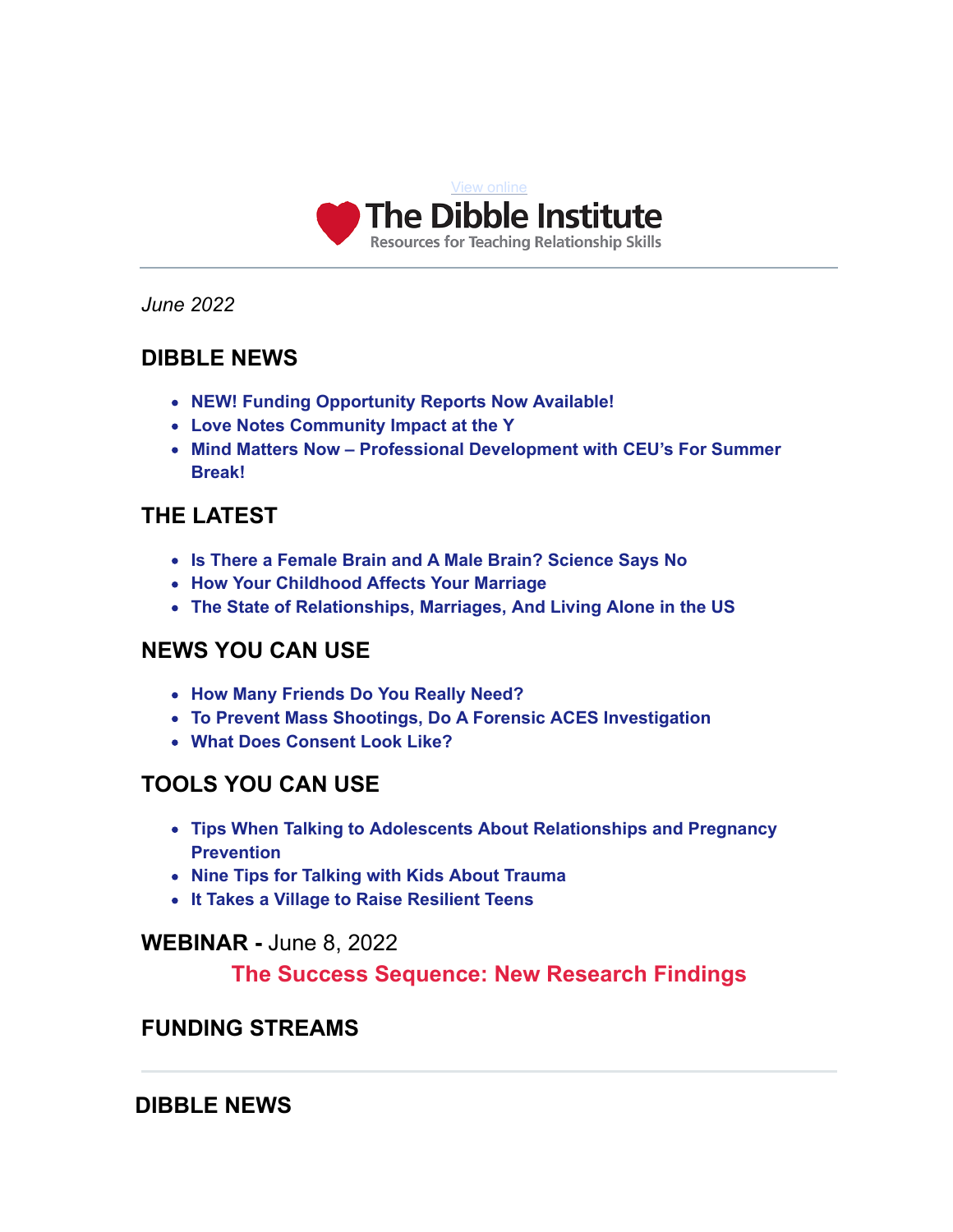

## **NEW! Funding Opportunity Reports Now Available!**

Finding new funds for your nonprofit can be both frustrating and time-consuming. Our Dibble Team is ready to research federal, state, and local opportunities on behalf of your organization, curating a personalized list of funding without the hassle for your staff. Your Funding Opportunity Report will provide all the relevant information needed to choose new funding opportunities, build relationships with the funder, and begin the application process when funds are made available.

[Learn more…](https://www.dibbleinstitute.org/product/funding-opportunity-report/)



## **Love Notes Community Impact at the Y**

The YMCA of Greater Louisville (KY) utilizes [Love Notes](https://www.dibbleinstitute.org/our-programs/love-notes-classic/) as part of their Teen Pregnancy Prevention grant. What's unique is that they utilize peer educators from a teacher training program to facilitate [Love Notes](https://www.dibbleinstitute.org/our-programs/love-notes-classic/). And, they are seeing an impact! Watch Daiya Thompson, certified Youth Facilitator for the Y Love Notes program, share about how she got involved in the program and what it means to her and the community.

[Learn more…](https://www.youtube.com/watch?v=95bjPTkaq4c)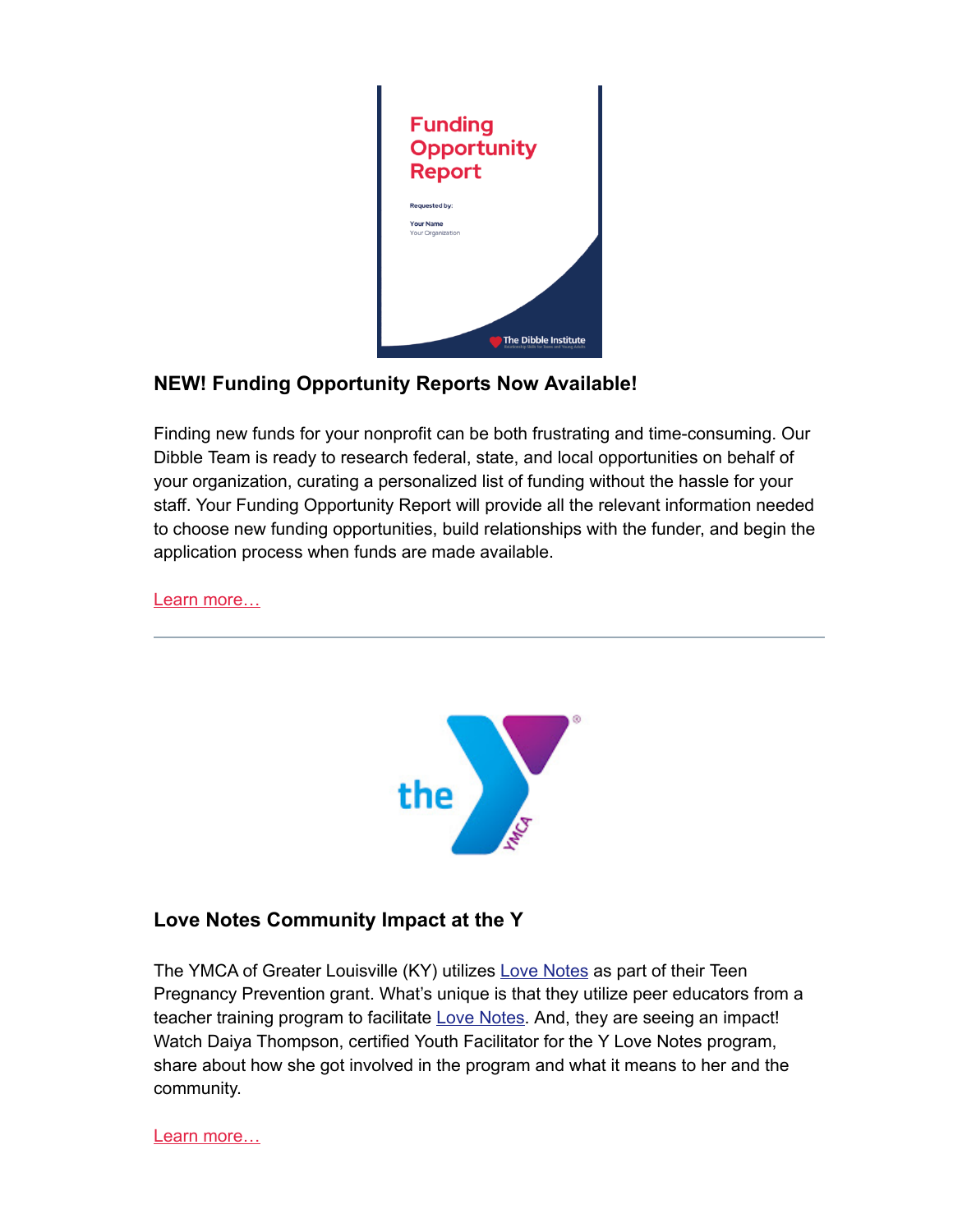

## **Mind Matters Now – Professional Development with CEU's For Summer Break!**

The Dibble Institute has received generous funding for scholarships to the online, full 12-lesson series, [Mind Matters Now.](https://www.dibbleinstitute.org/mind-matters-now-ce/) The course helps teachers, social workers, medical professionals, and others manage their stress by building resilience skills and practices for mental wellbeing. (CEU's are available for \$40.)

This limited-time offer will be ending soon, so apply today for one of the Mind Matters Now scholarships (value \$49). If approved, you will then be emailed a coupon code.

[Apply…](https://www.dibbleinstitute.org/scholarships-now-available-for-mind-matters-now/)

# **THE LATEST**



## **Is There a Female Brain and A Male Brain? Science Says No**

Despite an exhaustive search for differences between the brains of boys and girls and men and women, scientists see overwhelming similarity.

[Read more…](https://childandfamilyblog.com/male-female-brain-differences/)

# The Gottman Institute

## **How Your Childhood Affects Your Marriage**

Attachment Theory focuses on how our childhood parental relationships influence our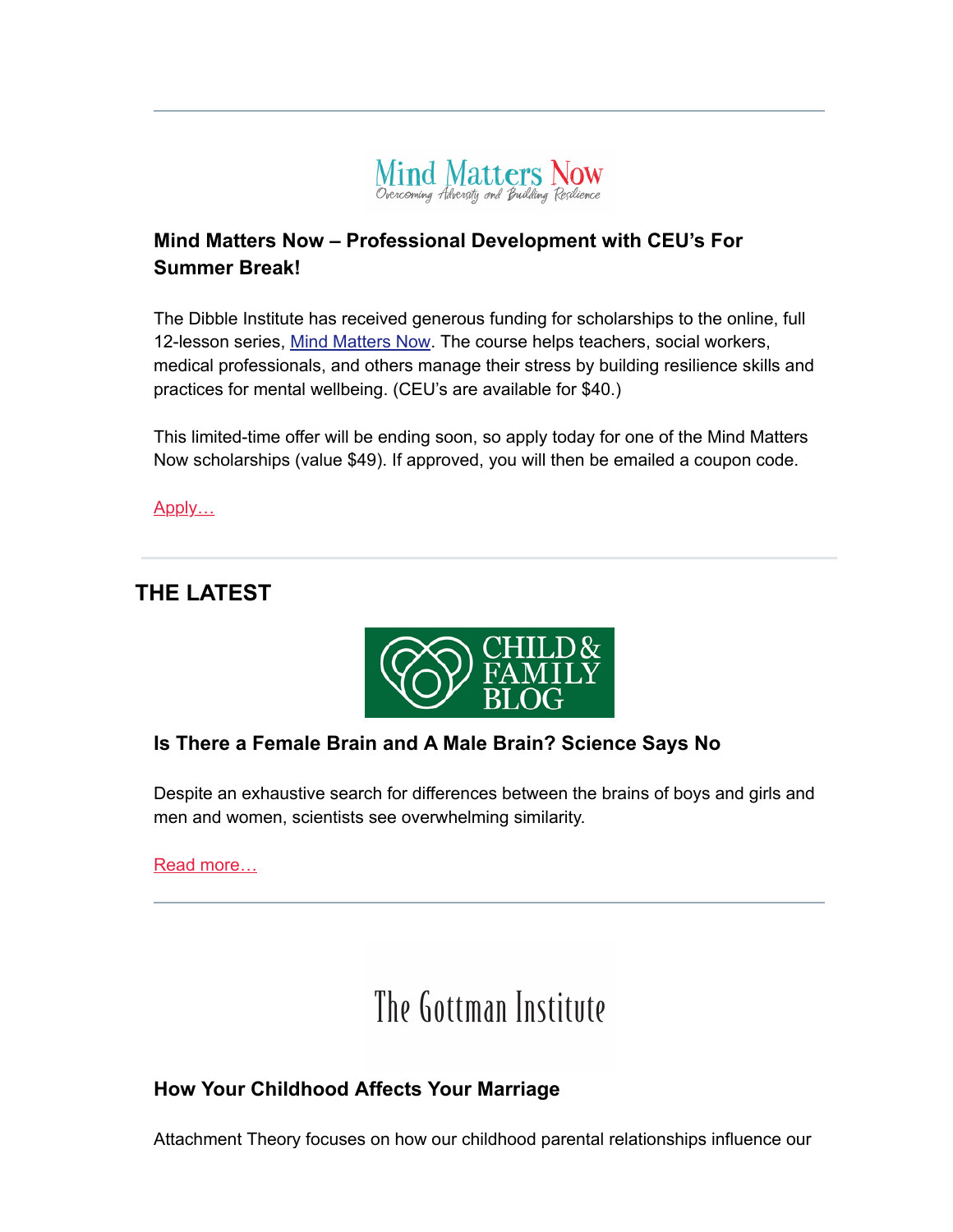future relationships. This article from The Gottman Institute dives deeper into how gaining a better perspective of your childhood can positively impact your marriage relationship.

[Read more…](https://www.gottman.com/blog/how-your-childhood-can-affect-your-marriage/)



## **The State of Relationships, Marriages, And Living Alone in the US**

Are more Americans in love than in the past? The Census Bureau doesn't track that, but it does keep tabs on American relationships. These days, Americans are now less likely to be married and more likely to live alone. When people do marry, they're doing it later in life than in the past. While a higher percentage of Americans are divorced, a lower percentage are widows. And more than half a million same-sex couples are now married, which wasn't an option for people in the 1950s.

[Read more…](https://usafacts.org/articles/state-relationships-marriages-and-living-alone-us/?)

## **NEWS YOU CAN USE**



## **How Many Friends Do You Really Need?**

If your goal is simply to mitigate the harmful impact loneliness can have on your health, what matters most is having at least one important person in your life — whether that's a partner, a parent, a friend or someone else, said Jeffrey Hall, a professor of communication studies at the University of Kansas. "Going from zero to one is where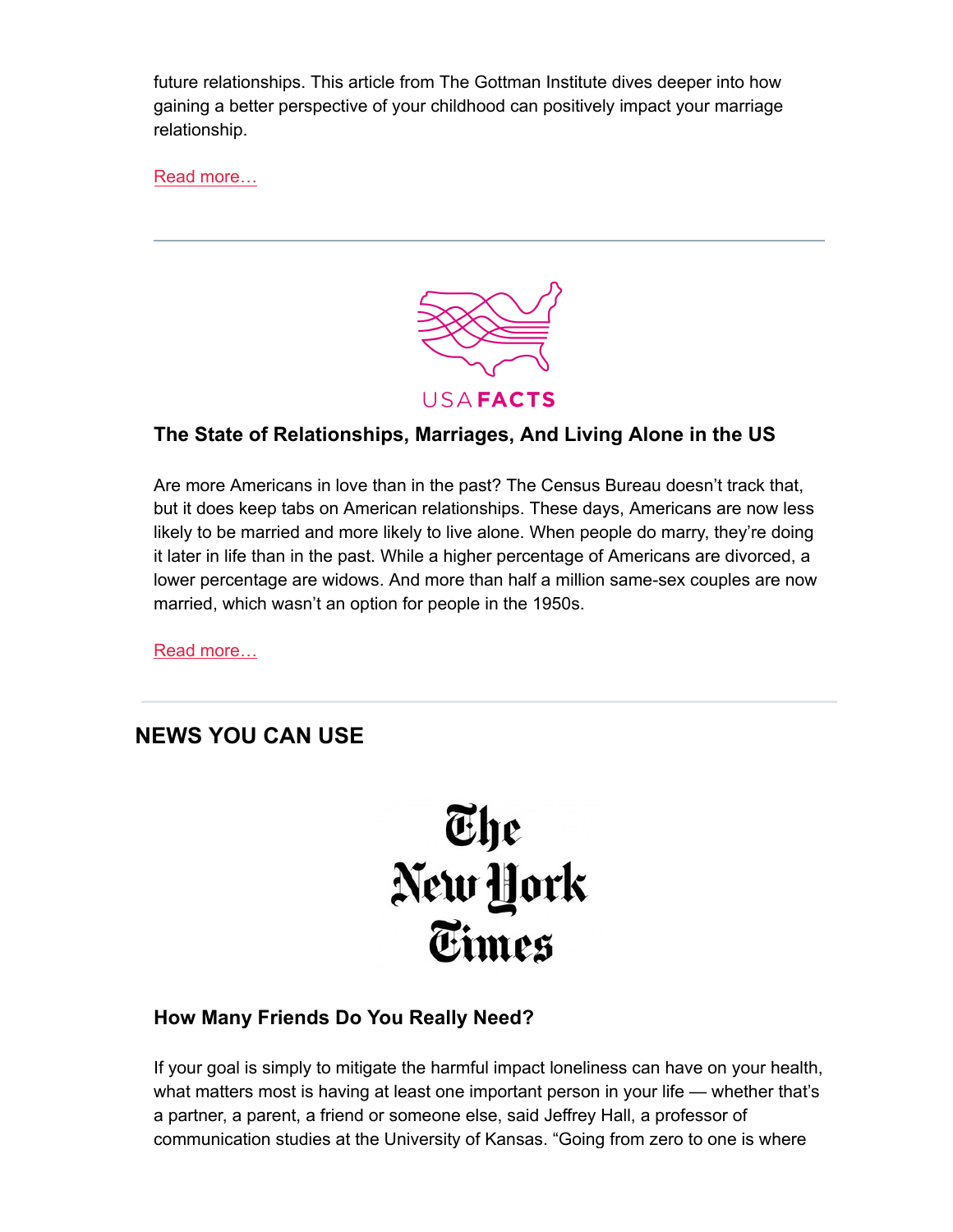we get the most bang for your buck, so to speak," Dr. Hall said. "But if you want to have the most meaningful life, one where you feel bonded and connected to others, more friends are better."

[Read more…](https://www.nytimes.com/2022/05/07/well/live/adult-friendships-number.html)



## **To Prevent Mass Shootings, Do A Forensic ACES Investigation**

Using motive to prevent mass shootings will just get you a useless answer to the wrong question. The right question is: What happened to this person? What happened to a beautiful baby boy to turn him into an 18-year-old killer? Research clearly shows that the road that leads from a precious infant becoming an abused or neglected child who grows up to become a distressed murderer is predictable.

[Read more…](https://acestoohigh.com/2022/05/18/to-prevent-mass-shootings-dont-bother-with-motive-do-a-forensic-aces-investigation/)



#### **What does Consent Look Like?**

It is important to understand what Consent means. Consent in a sexual context means actively and freely agreeing to engage sexually with another person. It lets someone know that sex is wanted. Sexual activity without Consent is rape or sexual assault. Use this tool to determine when Consent is established.

[Read more…](https://helpingsurvivors.org/what-consent-looks-like/)

# **TOOLS YOU CAN USE**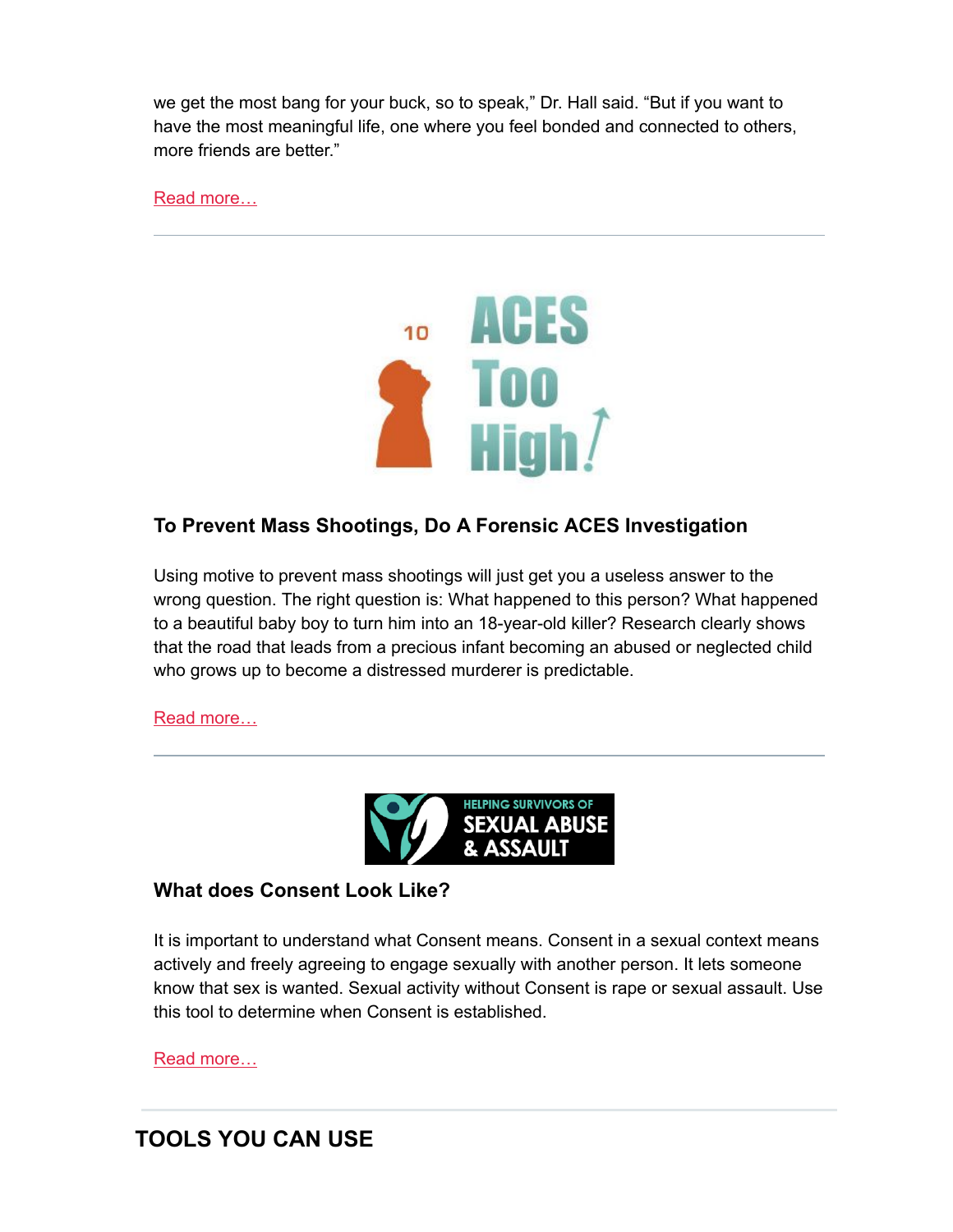

## **Tips When Talking to Adolescents About Relationships and Pregnancy Prevention**

Parents and caregivers can use these tips when talking with their adolescent about relationships and pregnancy prevention.

[Read more…](https://opa.hhs.gov/adolescent-health/reproductive-health-and-teen-pregnancy/tips-parents-and-caregivers-teens)



## **Nine Tips for Talking with Kids About Trauma**

As much as we might want to, we can't always protect children from witnessing violence and tragedy in the world, whether it's mass shootings, terrorist attacks, or war. As parents, teachers, and other supportive adults, what we can do is comfort and communicate with children in the most healing way possible. Parenting and education experts have produced a wealth of resources for having difficult conversations with kids about tragedies.

[Read more…](https://greatergood.berkeley.edu/article/item/nine_tips_for_talking_to_kids_about_trauma)

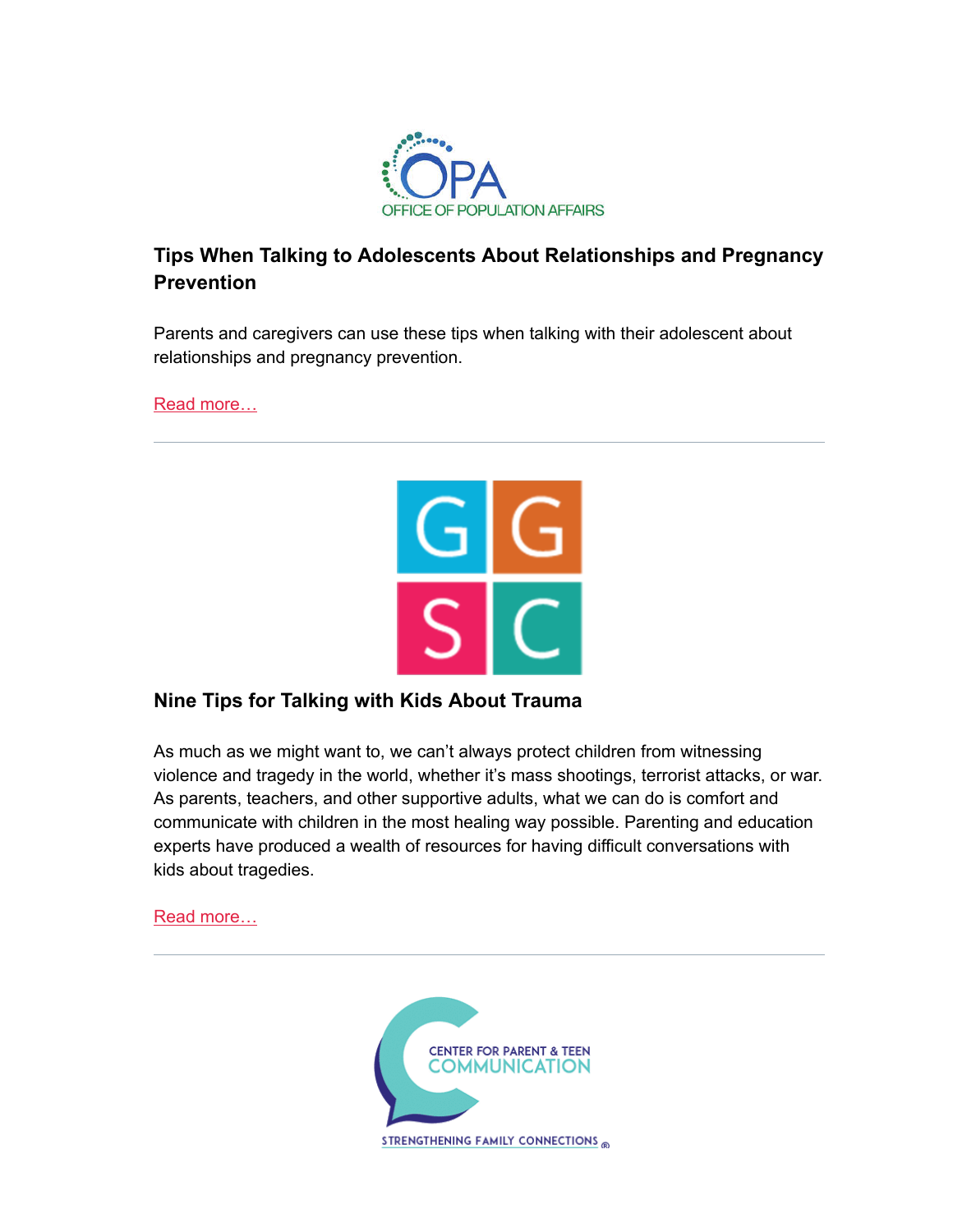## **It Takes a Village to Raise Resilient Teens**

Parents do a better job raising teenagers when their community steps up to help them. In this Q & A, Allison Gilbert, Senior Writer for the Center for Parent and Teen Communication, talks with CPTC's new Executive Director, Dr. Jillian Baker, about why stronger communities raise more successful teenagers. They also discuss how the positive influence of strong communities on families is too often overlooked.

[Read more…](https://parentandteen.com/qa-power-of-community/)

## **WEBINAR**



*June 8, 2022*

# **The Success Sequence: New Research Findings**

The "Success Sequence" refers to the concept of milestones a young person should complete in their life that are associated with greater economic self-sufficiency and family stability. These steps are most commonly understood as 1) finishing high school, 2) having a full-time job, and 3) waiting for marriage to have children. Up until now, a key part of the Success Sequence has been the order in which a young person achieves these milestones.

With funding from the U.S. Department of Health and Human Services, Mathematica conducted an economic analysis of the Success Sequence steps to assess their actual benefits for young people.

Join us to discuss Mathematica's findings about the Success Sequence including new thinking about the order of the milestones, what some alternative pathways may be for young people, and the significance of their order in creating economic self-sufficiency and family stability.

#### **Objectives: Participants will be able to explain:**

1. The most common Success Sequence milestones and pathways youth complete by age 30 and their variation across gender, race, and socio-economic status.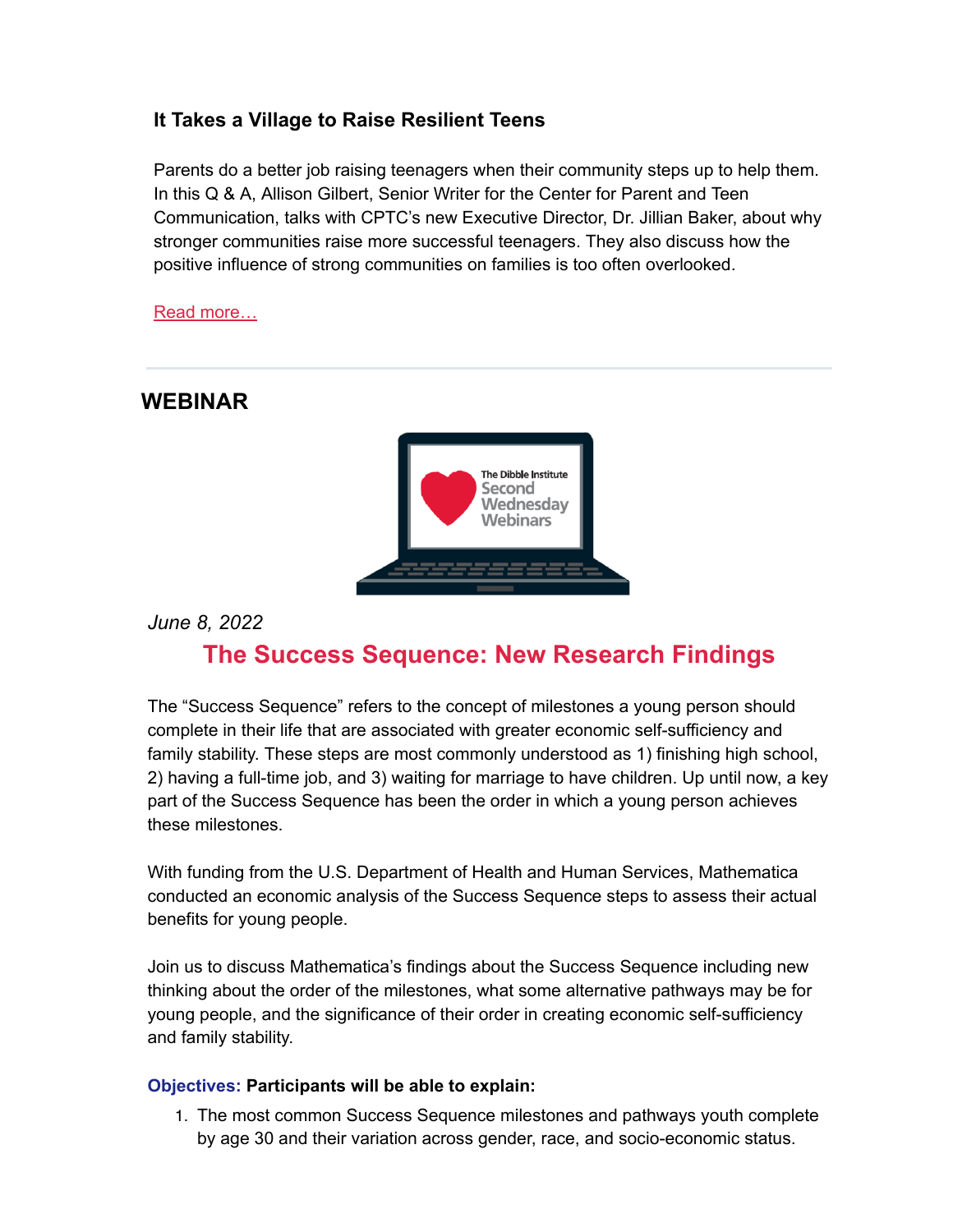- 2. How the order of Success Sequence milestones is associated with economic selfsufficiency and family stability after age 30.
- 3. How the new findings on the Success Sequence can inform programming for youth.

#### **Presenters:**

**Hande Inanc, Ph.D.,** Senior Researcher at Mathematic **Ariella Spitzer, Ph.D.**, Researcher at Mathematica

#### **Who should attend:**

Healthy relationship and responsible fatherhood grantees, teen pregnancy prevention providers, federal and state policy makers, community based facilitators, health and FCS educators, school social workers, and anyone with interest in youth and/or economic self-sufficiency.

**When:** *Wednesday, June 8, 2022, 4:00 pm Eastern/1:00 pm Pacific* **Duration:** 60 minutes **Cost:** Free!

**[Register Now >](https://register.gotowebinar.com/register/6902423260368866829)**

## **FUNDING STREAMS**



#### **Transitional Living Program**

#### **Deadline:** June 21, 2022

The Transitional Living Program (TLP) provides safe, stable, and appropriate shelter for runaway and homeless youth ages 16 to under 22 for up to 18 months and, under extenuating circumstances, can be extended to 21 months. TLPs provide comprehensive services that supports the transition of homeless youth to selfsufficiency and stable, independent living. Through the provision of shelter and an array of comprehensive services, TLP youth will realize improvements in four core outcome areas (i.e., safe and stable housing, education/employment, permanent connections, and social and emotional well-being).